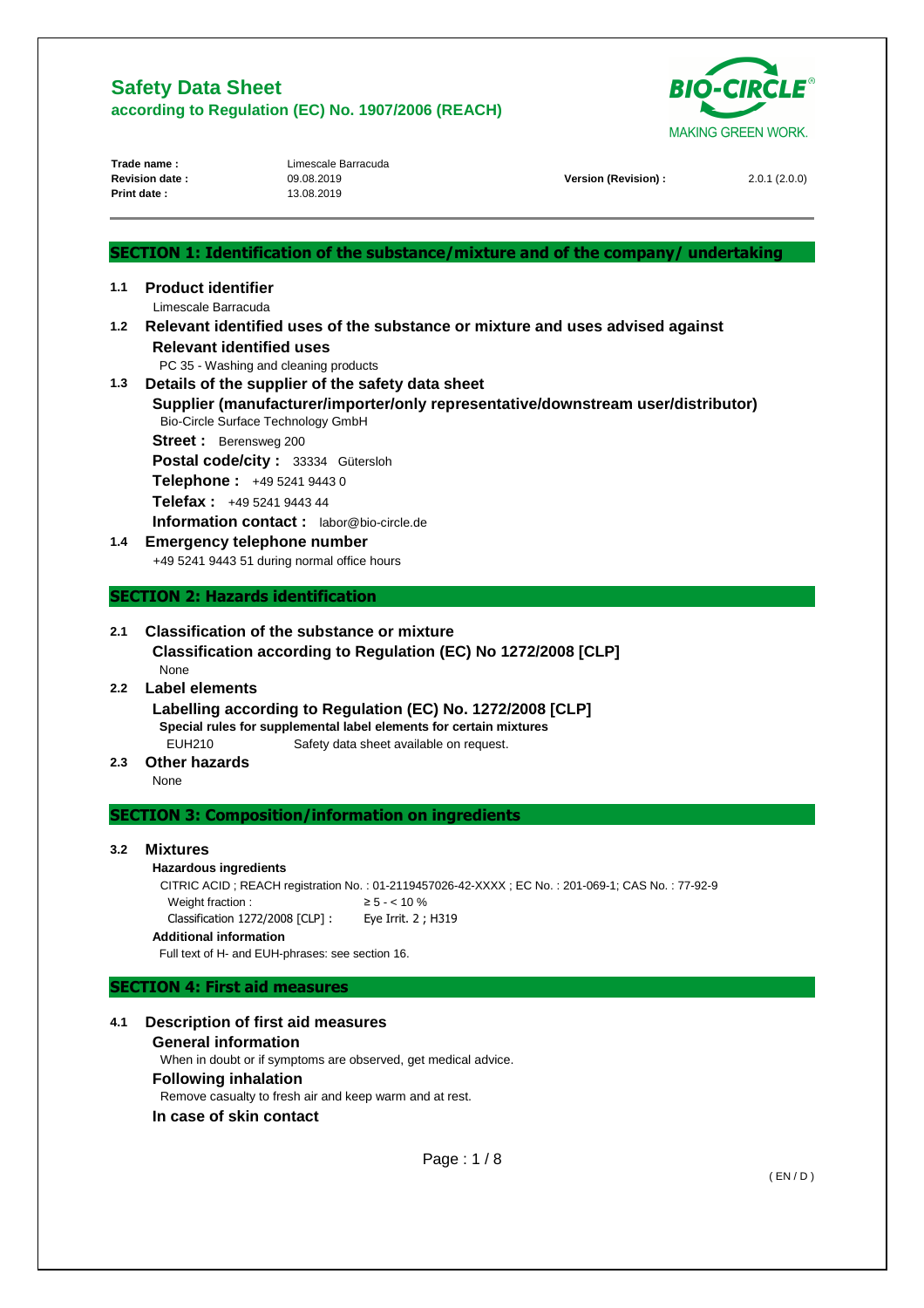

| Trade name :          | Limescale Barracuda |                      |              |
|-----------------------|---------------------|----------------------|--------------|
| <b>Revision date:</b> | 09.08.2019          | Version (Revision) : | 2.0.1(2.0.0) |
| <b>Print date:</b>    | 13.08.2019          |                      |              |
|                       |                     |                      |              |

After contact with skin, wash immediately with plenty of water and soap. Rub greasy ointment into the skin.

#### **After eye contact**

After contact with the eyes, rinse with water with the eyelids open for a sufficient length of time, then consult an ophthalmologist immediately.

#### **After ingestion**

Rinse mouth immediately and drink plenty of water. Call a physician immediately.

**4.2 Most important symptoms and effects, both acute and delayed**  Frequently or prolonged contact with skin may cause dermal irritation.

# **4.3 Indication of any immediate medical attention and special treatment needed**  None

#### **SECTION 5: Firefighting measures**

### **5.1 Extinguishing media**

## **Suitable extinguishing media**

Water Foam Extinguishing powder Carbon dioxide (CO2) Sand Nitrogen Extinguishing blanket **Unsuitable extinguishing media** 

Full water jet

**5.2 Special hazards arising from the substance or mixture Hazardous combustion products** 

Carbon dioxide (CO2) Carbon monoxide

- **5.3 Advice for firefighters** 
	- Wear a self-contained breathing apparatus and chemical protective clothing.
- **5.4 Additional information**  The product itself does not burn. Co-ordinate fire-fighting measures to the fire surroundings.

# **SECTION 6: Accidental release measures**

- **6.1 Personal precautions, protective equipment and emergency procedures**  Special danger of slipping by leaking/spilling product.
- **6.2 Environmental precautions**  Do not allow to enter into surface water or drains. Do not allow to enter into soil/subsoil.
- **6.3 Methods and material for containment and cleaning up**  Clear spills immediately. Wipe up with absorbent material (eg. cloth, fleece). Wash with plenty of water. Treat the recovered material as prescribed in the section on waste disposal.
- **6.4 Reference to other sections**  Safe handling: see section 7 Personal protection equipment: see section 8 Disposal: see section 13

# **SECTION 7: Handling and storage**

- **7.1 Precautions for safe handling**  Keep container tightly closed.
- **7.2 Conditions for safe storage, including any incompatibilities**  Keep/Store only in original container. Protect against Frost **Hints on joint storage Storage class (TRGS 510) :** 12
- **7.3 Specific end use(s)**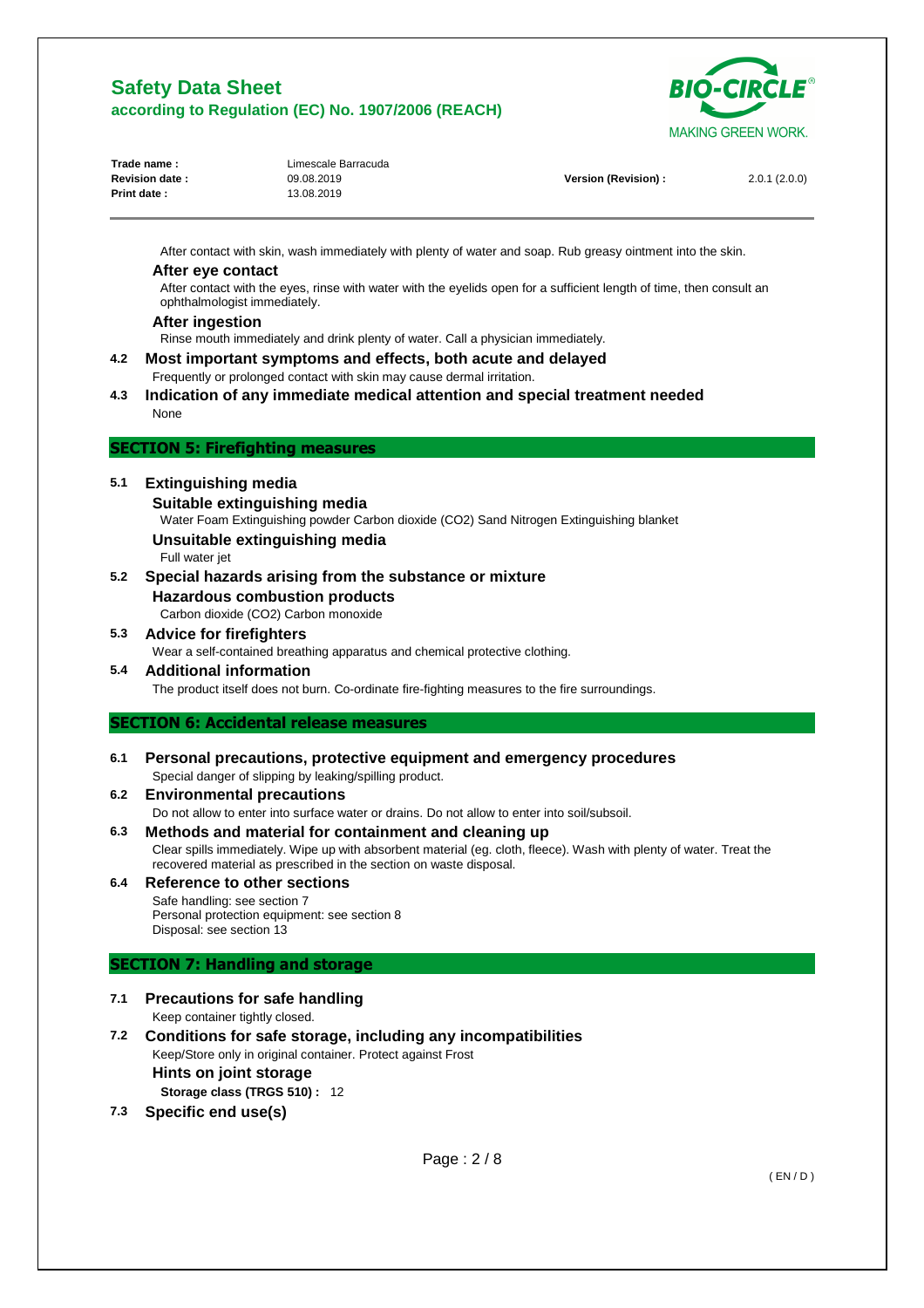

| Trade name:           |
|-----------------------|
| <b>Revision date:</b> |
| Print date:           |

**Limescale Barracuda Print date :** 13.08.2019

**Revision date :** 09.08.2019 **Version (Revision) :** 2.0.1 (2.0.0)

Observe technical data sheet. Observe instructions for use.

### **SECTION 8: Exposure controls/personal protection**

### **8.1 Control parameters**

# **Occupational exposure limit values**

CITRIC ACID ; CAS No. : 77-92-9

| Limit value type (country of origin): $TRGS 900 (D)$ |                       |
|------------------------------------------------------|-----------------------|
| Parameter:                                           | E: inhalable fraction |
| Limit value:                                         | $2 \text{ mg/m}^3$    |
| Peak limitation:                                     | 2(1)                  |
| Remark:                                              | Y                     |
| Version :                                            | 07.06.2018            |
|                                                      |                       |

**8.2 Exposure controls** 

# **Personal protection equipment**

# **Eye/face protection**



Wear suitable safety goggles in case of splash.

**Suitable eye protection** 

EN 166.

 **Skin protection Hand protection** 



Wear protective gloves in case of longer lasting skin contact.

**Suitable gloves type** : EN 374.

**Suitable material** : NBR (Nitrile rubber)

**Breakthrough time (maximum wearing time)** : 480 min.

#### **Thickness of the glove material** : 0.4 mm

**Remark** : The quality of the protective gloves resistant to chemicals must be chosen as a function of the specific working place concentration and quantity of hazardous substances. For special purposes, it is recommended to check the resistance to chemicals of the protective gloves mentioned above together with the supplier of these gloves.

# **Respiratory protection**



Respiratory protection necessary at: exceeding exposure limit values Usually no personal respirative protection necessary.

#### **Suitable respiratory protection apparatus**

Combination filtering device (EN 14387)

Type : P2

**Remark** 

Observe the wear time limits according GefStoffV in combination with the rules for using respiratory protection apparatus (BGR 190).

## **General health and safety measures**

Do not put any product-impregnated cleaning rags into your trouser pockets. When using do not eat, drink, smoke, sniff. Avoid contact with skin, eyes and clothes. P362+P364 - Take off contaminated clothing and wash it before reuse.

Page : 3 / 8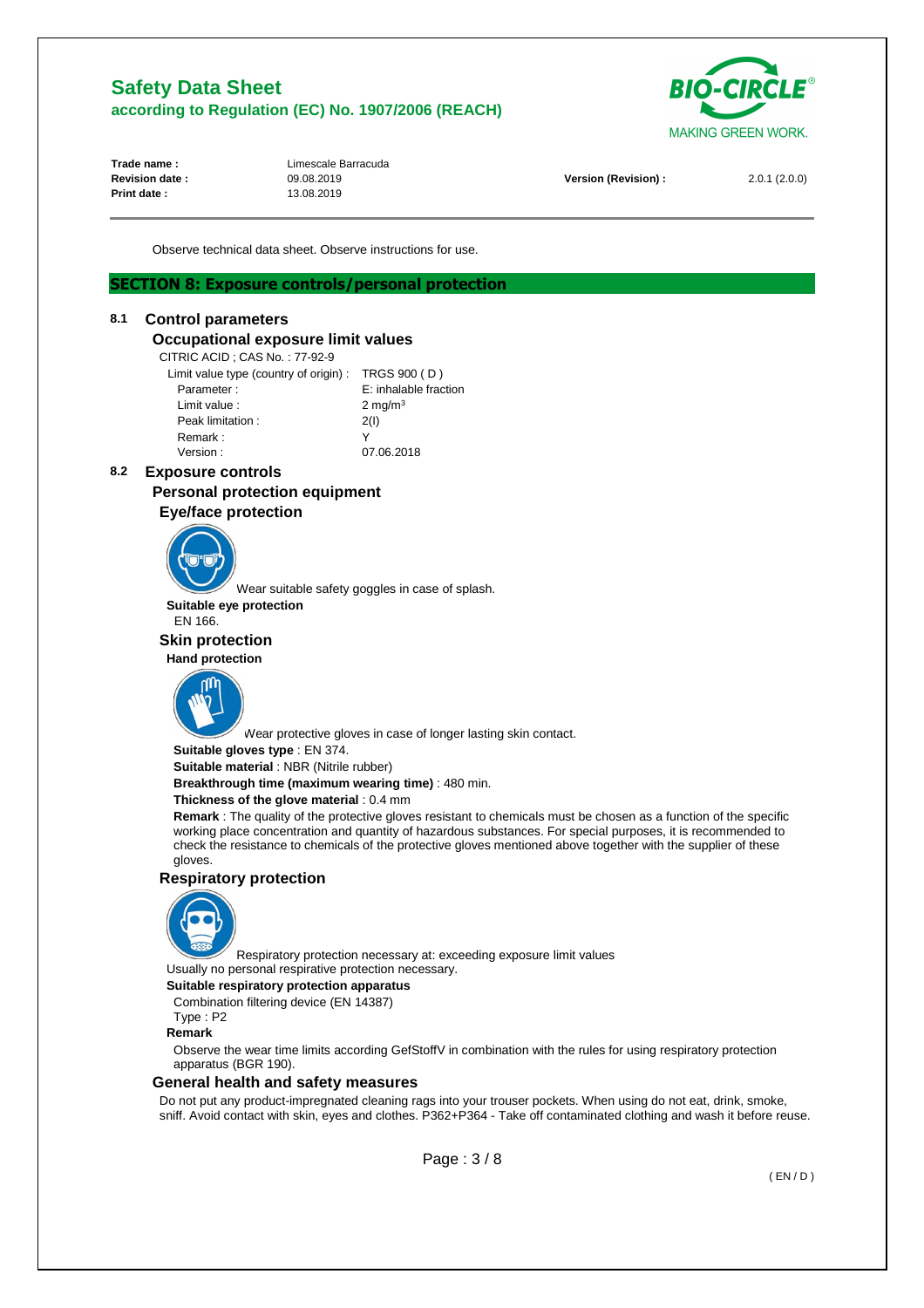

| Trade name:           | Limescale Barracuda |                      |              |
|-----------------------|---------------------|----------------------|--------------|
| <b>Revision date:</b> | 09.08.2019          | Version (Revision) : | 2.0.1(2.0.0) |
| <b>Print date:</b>    | 13.08.2019          |                      |              |
|                       |                     |                      |              |

P264 - Wash hands thoroughly after handling.

#### **8.3 Additional information**

No tests have been performed. Selection made for preparations according to the best available knowledge and information on ingredients. In the case of preparations the resistance of glove materials cannot be calculated in advance so it has to be tested before use.

# **SECTION 9: Physical and chemical properties**

# **9.1 Information on basic physical and chemical properties**

| Appearance :<br>Liquid                                                         |                |         |              |                   |              |
|--------------------------------------------------------------------------------|----------------|---------|--------------|-------------------|--------------|
| Colour:<br>red                                                                 |                |         |              |                   |              |
| Odour :                                                                        | characteristic |         |              |                   |              |
| Safety relevant basis data                                                     |                |         |              |                   |              |
| Initial boiling point and boiling range (1013 hPa)<br>$\overline{\phantom{a}}$ |                | approx. | 100          | °С                |              |
| Flash point:                                                                   |                |         | not relevant |                   |              |
| Lower explosion limit :                                                        |                |         | not relevant |                   |              |
| <b>Upper explosion limit:</b>                                                  |                |         | not relevant |                   |              |
| Vapour pressure :                                                              | $50 °C$ )      |         | not relevant |                   |              |
| Density :                                                                      | (20 °C)        |         | 1            | q/cm <sup>3</sup> |              |
| Solvent separation test :                                                      | 20 °C )        |         | not relevant |                   |              |
| pH:                                                                            |                | >       | 2            |                   |              |
| Flow time:                                                                     | (20 °C )       |         | 20           | <b>S</b>          | DIN-cup 4 mm |
| Maximum VOC content (EC):                                                      |                |         | 0            | Wt %              |              |
| Maximum VOC content (Switzerland)                                              |                |         | 0            | Wt $%$            |              |
| ٠                                                                              |                |         |              |                   |              |

# **9.2 Other information**

None

# **SECTION 10: Stability and reactivity**

#### **10.1 Reactivity**

No information available.

**10.2 Chemical stability** 

The mixture is chemically stable under recommended conditions of storage, use and temperature.

### **10.3 Possibility of hazardous reactions**  No known hazardous reactions.

- **10.4 Conditions to avoid**  No information available.
- **10.5 Incompatible materials**  No information available.
- **10.6 Hazardous decomposition products**  No information available.

# **SECTION 11: Toxicological information**

# **11.1 Information on toxicological effects**

#### **Acute effects**

 **Acute oral toxicity**  Parameter : ATEmix calculated Exposure route : Call Coral

Page : 4 / 8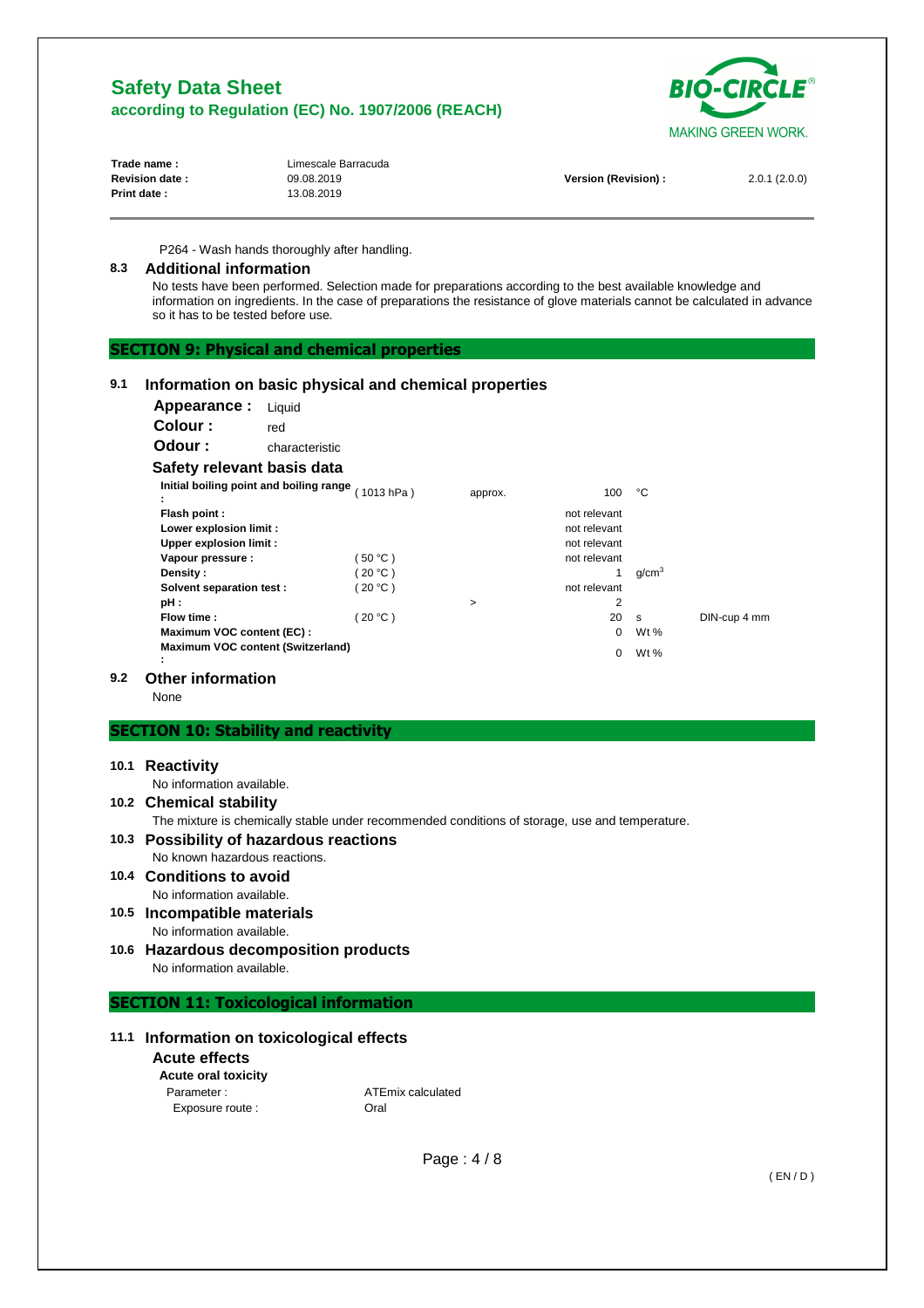

| Trade name:<br>Revision date:<br>Print date: |                                                                | Limescale Barracuda<br>09.08.2019<br>13.08.2019 | Version (Revision) :                                                                                                 | 2.0.1(2.0.0) |
|----------------------------------------------|----------------------------------------------------------------|-------------------------------------------------|----------------------------------------------------------------------------------------------------------------------|--------------|
|                                              |                                                                |                                                 |                                                                                                                      |              |
|                                              | Effective dose:                                                |                                                 | > 2000 mg/kg                                                                                                         |              |
|                                              | Parameter:                                                     |                                                 | LD50 (CITRIC ACID; CAS No.: 77-92-9)                                                                                 |              |
|                                              | Exposure route :                                               |                                                 | Oral                                                                                                                 |              |
|                                              | Species :                                                      |                                                 | Rat                                                                                                                  |              |
|                                              | Effective dose:                                                |                                                 | > 2000 mg/kg                                                                                                         |              |
|                                              | Irritant and corrosive effects                                 |                                                 |                                                                                                                      |              |
|                                              | Primary irritation to the skin                                 |                                                 |                                                                                                                      |              |
|                                              | No further relevant information available.                     |                                                 |                                                                                                                      |              |
|                                              | <b>Irritation to eyes</b>                                      |                                                 |                                                                                                                      |              |
|                                              | No further relevant information available.                     |                                                 |                                                                                                                      |              |
|                                              | <b>Sensitisation</b>                                           |                                                 |                                                                                                                      |              |
|                                              | In case of skin contact                                        |                                                 |                                                                                                                      |              |
|                                              | No further relevant information available.                     |                                                 |                                                                                                                      |              |
|                                              | In case of inhalation                                          |                                                 |                                                                                                                      |              |
|                                              | No further relevant information available.                     |                                                 |                                                                                                                      |              |
|                                              |                                                                |                                                 | <b>CMR effects (carcinogenicity, mutagenicity and toxicity for reproduction)</b>                                     |              |
|                                              | Carcinogenicity                                                |                                                 |                                                                                                                      |              |
|                                              | No further relevant information available.                     |                                                 |                                                                                                                      |              |
|                                              | Germ cell mutagenicity                                         |                                                 |                                                                                                                      |              |
|                                              | No further relevant information available.                     |                                                 |                                                                                                                      |              |
|                                              | <b>Reproductive toxicity</b>                                   |                                                 |                                                                                                                      |              |
|                                              | No further relevant information available.                     |                                                 |                                                                                                                      |              |
|                                              | <b>STOT-single exposure</b>                                    |                                                 |                                                                                                                      |              |
|                                              | No further relevant information available.                     |                                                 |                                                                                                                      |              |
|                                              | <b>STOT-repeated exposure</b>                                  |                                                 |                                                                                                                      |              |
|                                              | No further relevant information available.                     |                                                 |                                                                                                                      |              |
|                                              | <b>Aspiration hazard</b>                                       |                                                 |                                                                                                                      |              |
|                                              | No further relevant information available.                     |                                                 |                                                                                                                      |              |
|                                              |                                                                |                                                 |                                                                                                                      |              |
|                                              | 11.2 Toxicokinetics, metabolism and distribution               |                                                 |                                                                                                                      |              |
|                                              | There are no data available on the preparation/mixture itself. |                                                 |                                                                                                                      |              |
|                                              | 11.3 Other adverse effects                                     |                                                 |                                                                                                                      |              |
|                                              |                                                                |                                                 | Has degreasing effect on the skin. Frequently or prolonged contact with skin may cause dermal irritation.            |              |
|                                              | 11.4 Additional information                                    |                                                 |                                                                                                                      |              |
|                                              |                                                                |                                                 | Preparation not tested. The statement is derived from the properties of the single components.                       |              |
|                                              | <b>SECTION 12: Ecological information</b>                      |                                                 |                                                                                                                      |              |
|                                              | 12.1 Toxicity                                                  |                                                 |                                                                                                                      |              |
|                                              | No information available.                                      |                                                 |                                                                                                                      |              |
|                                              |                                                                |                                                 |                                                                                                                      |              |
|                                              | 12.2 Persistence and degradability                             |                                                 |                                                                                                                      |              |
|                                              | <b>Biodegradation</b>                                          |                                                 |                                                                                                                      |              |
|                                              |                                                                |                                                 | According to the recipe, contains no AOX. The surfactants contained in this mixture comply with the biodegradability |              |
|                                              |                                                                |                                                 | criteria as laid down in Regulation (EC) No.648/2004 on detergents.                                                  |              |
|                                              | 12.3 Bioaccumulative potential                                 |                                                 |                                                                                                                      |              |
|                                              | No indication of bioaccumulation potential.                    |                                                 |                                                                                                                      |              |
|                                              | 12.4 Mobility in soil                                          |                                                 |                                                                                                                      |              |
|                                              | No information available.                                      |                                                 |                                                                                                                      |              |
|                                              | 12.5 Results of PBT and vPvB assessment                        |                                                 |                                                                                                                      |              |
|                                              |                                                                |                                                 | This substance does not meet the PBT/vPvB criteria of REACH, Annex XIII.                                             |              |
|                                              | 12.6 Other adverse effects                                     |                                                 |                                                                                                                      |              |
|                                              |                                                                |                                                 |                                                                                                                      |              |
|                                              |                                                                |                                                 | Page: $5/8$                                                                                                          |              |
|                                              |                                                                |                                                 |                                                                                                                      | (EN/D)       |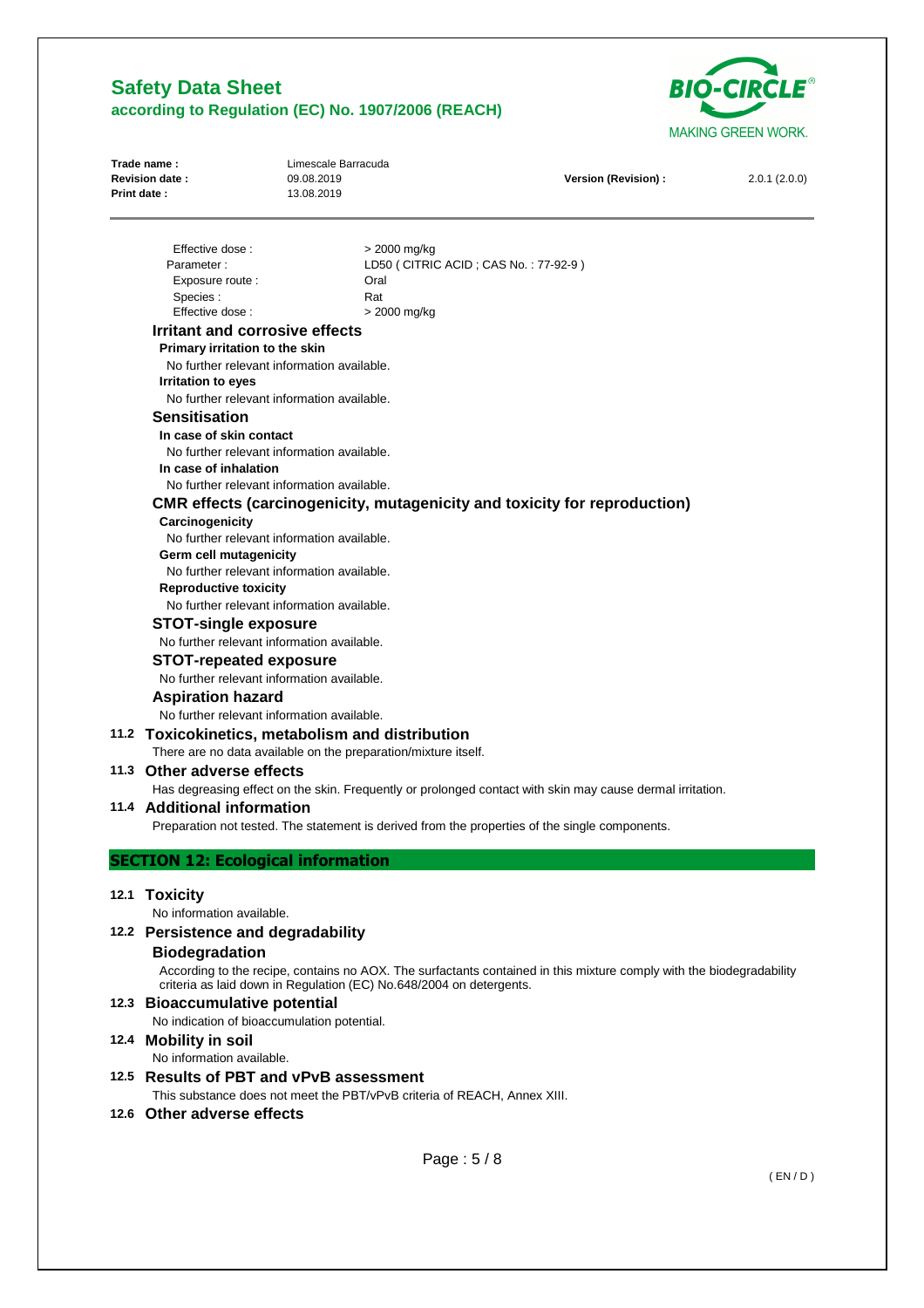

| Trade name:           |  |
|-----------------------|--|
| <b>Revision date:</b> |  |
| Print date:           |  |

Limescale Barracuda **Print date :** 13.08.2019

| <b>Revision date:</b> | 09.08.2019 | <b>Version (Revision)</b> | 2.0.1(2.0.0) |
|-----------------------|------------|---------------------------|--------------|
|-----------------------|------------|---------------------------|--------------|

#### None known.

# **12.7 Additional ecotoxicological information**

None

# **SECTION 13: Disposal considerations**

The allocation of waste identity numbers/waste descriptions must be carried out according to the EEC, specific to the industry and process. List of proposed waste codes/waste designations in accordance with EWC

#### **13.1 Waste treatment methods**

# **Product/Packaging disposal**

#### **Waste codes/waste designations according to EWC/AVV**

#### **Waste code product**

20 01 29\* - detergents containing dangerous substances.

- **Waste code packaging**
- 15 01 02 plastic packaging.
- **Waste treatment options**

#### **Appropriate disposal / Package**

Contaminated packages must be completely emptied and can be re-used following proper cleaning. Handle contaminated packages in the same way as the substance itself.

#### **13.2 Additional information**

These codes are assigned based upon the most common uses for this material and may not reflect contaminants resulting from actual use.

#### **SECTION 14: Transport information**

#### **14.1 UN number**

No dangerous good in sense of these transport regulations.

- **14.2 UN proper shipping name**  No dangerous good in sense of these transport regulations.
- **14.3 Transport hazard class(es)**

No dangerous good in sense of these transport regulations.

## **14.4 Packing group**

No dangerous good in sense of these transport regulations.

**14.5 Environmental hazards** 

No dangerous good in sense of these transport regulations.

### **14.6 Special precautions for user**

None

# **14.7 Transport in bulk according to Annex II of Marpol and the IBC Code**

No transport as bulk according to IBC Code.

# **SECTION 15: Regulatory information**

### **15.1 Safety, health and environmental regulations/legislation specific for the substance or mixture**

**EU legislation** 

**Other regulations (EU)** 

 **Labelling for contents according to regulation (EC) No. 648/2004**  < 5 % non-ionic surfactants perfumes

**National regulations**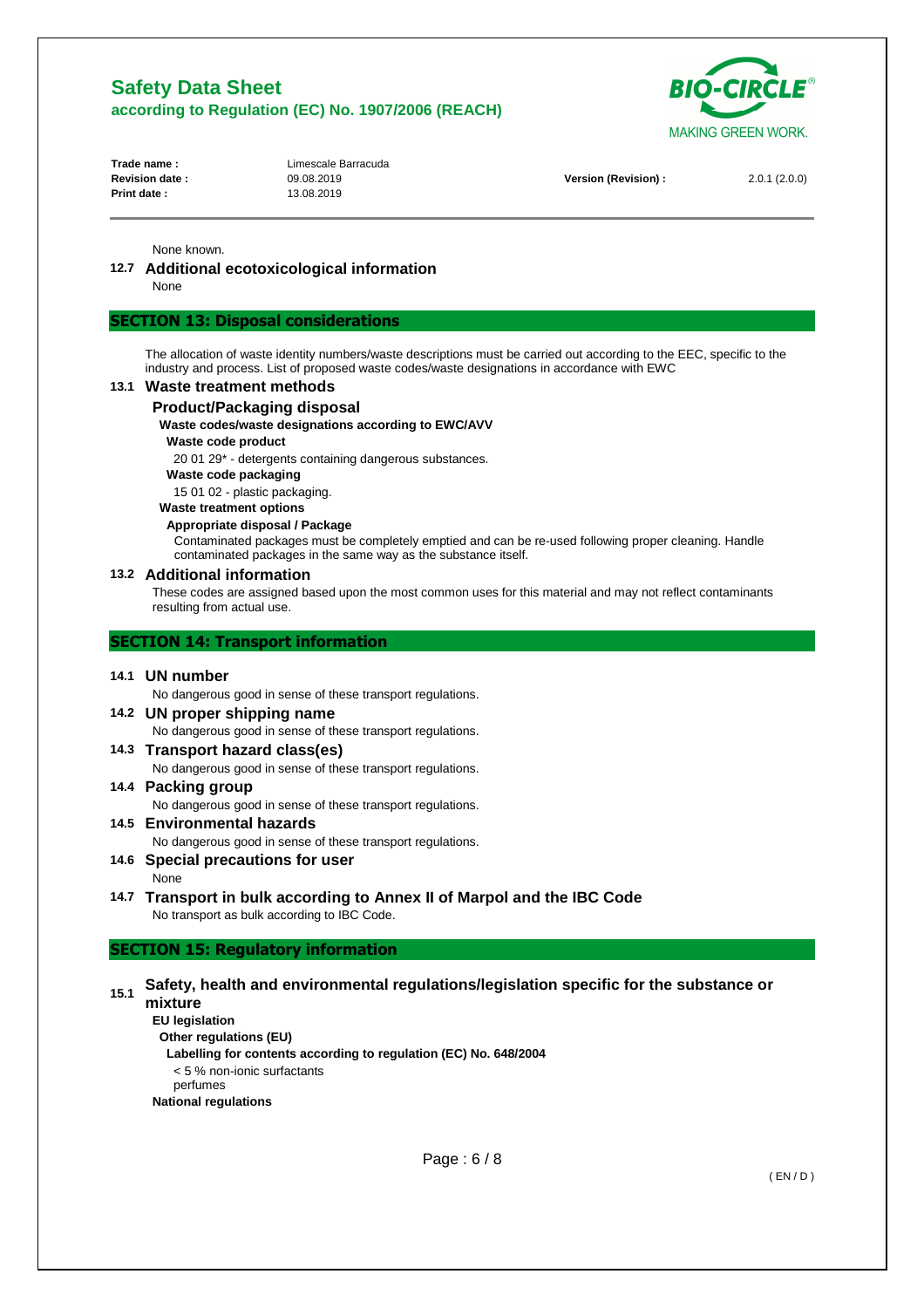

| Trade name:           | Limescale Barracuda |                      |              |
|-----------------------|---------------------|----------------------|--------------|
| <b>Revision date:</b> | 09.08.2019          | Version (Revision) : | 2.0.1(2.0.0) |
| <b>Print date:</b>    | 13.08.2019          |                      |              |
|                       |                     |                      |              |

AT: Labelling according to Austrian regulations (Chemikaliengesetz/ChemV).

CH: Chemikalienverordnung (ChemV) and Chemikalien-Risikoreduktions-Verordnung (Chem RRV) are complied. **Water hazard class (WGK)** 

Classification according to AwSV - Class : 1 (Slightly hazardous to water)

#### **15.2 Chemical safety assessment**

For this substance a chemical safety assessment has not been carried out.

#### **SECTION 16: Other information**

#### **16.1 Indication of changes**

08. Respiratory protection

#### **16.2 Abbreviations and acronyms**

ADR: Accord européen sur le transport des marchandises dangereuses par Route (Europäisches Übereinkommen über die Beförderung gefährlicher Güter auf der Straße)

AOX: adsorbierbare organisch gebundene Halogene

AwSV: Verordnung über Anlagen zum Umgang mit wassergefährdenden Stoffen

CAS: Chemical Abstracts Service (Unterabteilung der American Chemical Society)

CLP: Verordnung (EG) Nr. 1272/2008 über die Einstufung, Kennzeichnung und Verpackung von Stoffen und Gemischen (Classification Labelling and Packaging)

EAK / AVV: europäischer Abfallartenkatalog / Abfallverzeichnis-Verordnung

ECHA: Europäische Chemikalienagentur (European Chemicals Agency)

EINECS: : Altstoffverzeichnis (European Inventory of Existing Commercial Chemical Substances)

GHS: Global harmonisiertes System zur Einstufung und Kennzeichnung von Chemikalien (Globally Harmonized System of Classifiaction and Labelling of Chemicals)

IATA: Internationale Luftverkehrs-Vereinigung (International Air Transport Association)

ICAO: Internationale Zivilluftfahrtorganisation (International Civil Aviation Organization)

IMDG: Gefahrgutkennzeichnung für gefährliche Güter im Seeschiffverkehr (International Maritime Code for Dangerous Goods)

RID: Regelung zur internationalen Beförderung gefährlicher Güter im Schienenverkehr (Règlement concernant le transport international ferroviaire de marchandises dangereuses)

TRGS: Technische Regel für den Umgang mit Gefahrstoffen

VbF: Verordnung über brennbare Flüssigkeiten

VOC: flüchtige organische Verbindung (volatile organic compound)

VwVwS: Verwaltungsvorschrift wassergefährdender Stoffe

WGK: Wassergefährdungsklasse

#### **16.3 Key literature references and sources for data**

DGUV: GESTIS-Stoffdatenbank

ECHA: Classification And Labelling Inventory

ECHA: Pre-registered Substances

ECHA: Registered Substances

EC\_Safety Data Sheet of Suppliers

ESIS: European Chemical Substances Information System

GDL: Gefahrstoffdatenbank der Länder

UBA Rigoletto: Wassergefährdende Stoffe

Regulation (EC) No. 1907/2006 of the European Parliament and of the Council

Regulation (EC) No. 1272/2008 of the European Parliament and of the Council

# **16.4 Classification for mixtures and used evaluation method according to regulation (EC) No**

**1272/2008 [CLP]** 

No information available.

### **16.5 Relevant H- and EUH-phrases (Number and full text)**

# H319 Causes serious eye irritation.

# **16.6 Training advice**

None

#### **16.7 Additional information**

None